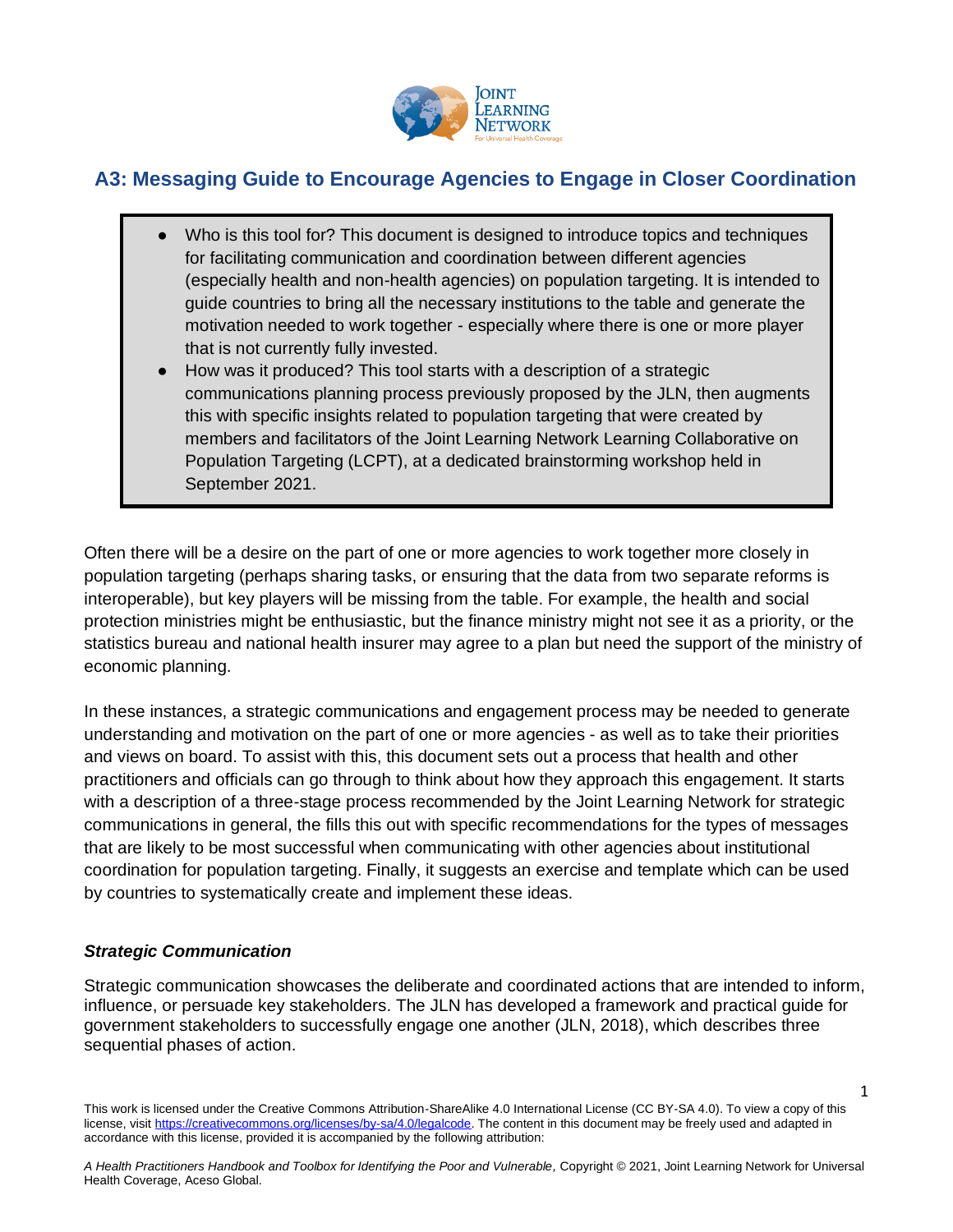

## *Phase One: Identify Communication Priorities*

The first phase focuses on conducting the requisite analysis to identify the barriers and opportunities for collaboration - i.e. who's thinking and actions need to change, and what is it that they most want? Here, objectives should be identified which clearly identify the problems that need to be addressed and potential solutions - ideally from the perspective of the stakeholder itself, but also with regard to wider systematic barriers to coordination (see Tool A1).

Governance and political economy (GPE) analysis helps identify the structural, political, and socioeconomic factors that can influence, facilitate, or hold back policy change. It will help to identify the key 'hot button' issues against which the proposed coordination can map, so that there is a clear incentive and motivation for the external stakeholder to support the proposed project. It should also include a clear statement of the goals for the proposed coordination, if this has not been done already.

| <b>Key Considerations in GPE</b><br><b>Analysis</b> |                                                                                                                                                                                                           |
|-----------------------------------------------------|-----------------------------------------------------------------------------------------------------------------------------------------------------------------------------------------------------------|
| Institutional and<br>Governance<br>Arrangements     | • Relevant government ministries and<br>agencies and their interactions<br>• Laws and regulations<br>• Policy processes<br>• Formal and informal rules or operating<br>procedures                         |
| Political Economy<br>Factors                        | • Structural factors such as geography,<br>social stratification, and power dynamics<br>• Economics and market dynamics<br>• Cultural norms and social trends<br>• Stakeholder perceptions and incentives |



*"Political Economy Analysis How To Note," DFID practice paper, July 2009.*

The most successful examples of this stage in the process have at least some involvement from the external stakeholder itself, for example, advice from friendly officials in the agency who can share the organization's current thinking and advise on what approach is most likely to succeed.

### *Phase Two: Develop an Action Plan*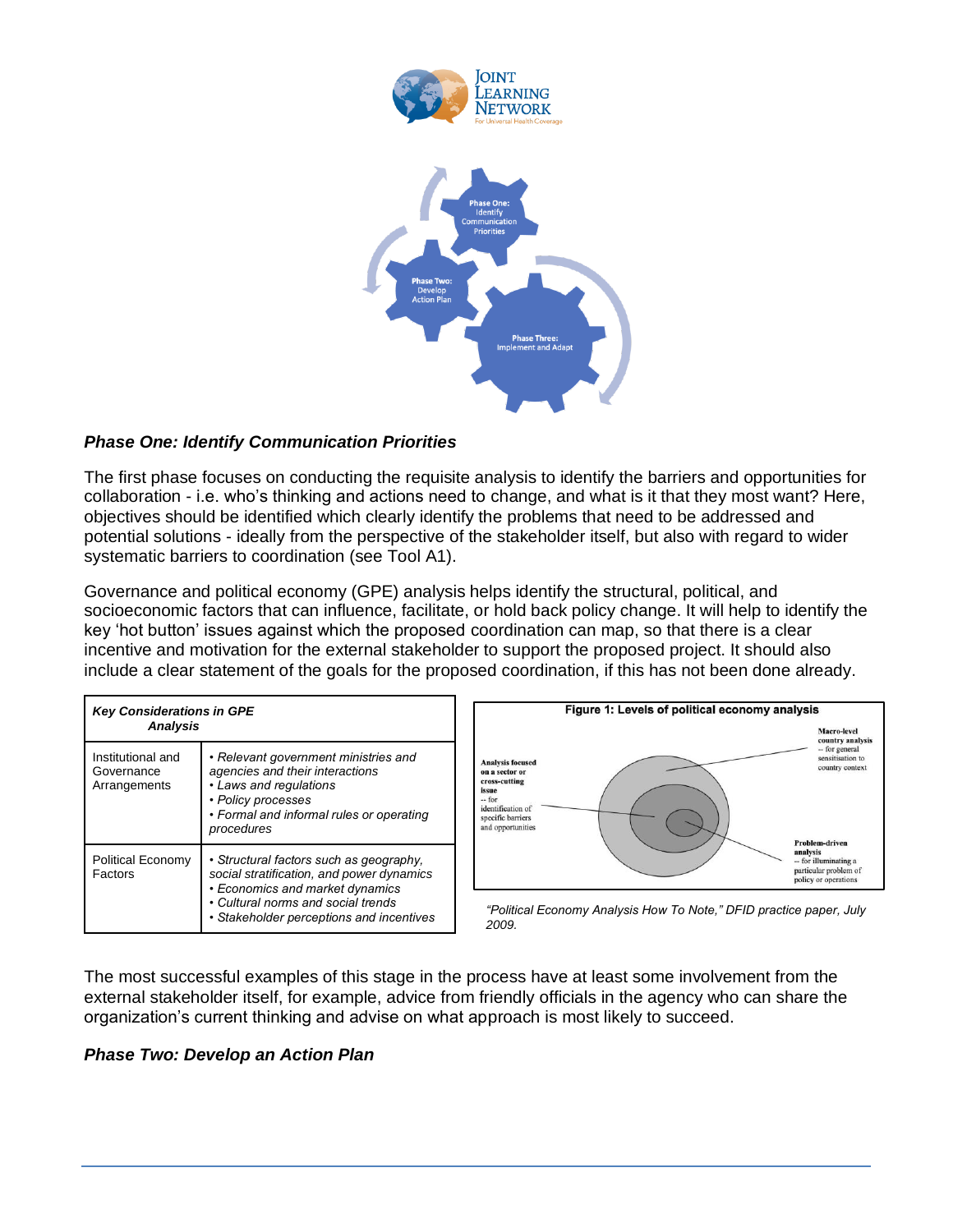

With a clear understanding of the goals, stakeholders, and policy environment, your agency may begin making strategic decisions about their communication approach, such as what the key messages to focus on should be, how they should be communicated and who should be the messenger.

Lay out the full current understanding of the motivations and barriers of the target stakeholder(s) whether they be organizational, financial, cultural or structural in nature. These may be different at different layers of the organization, so it is important to determine what individual motivations might be important at ministerial, director or managerial levels. Key messages can be developed around these characteristics, and actions to communicate each of these. Along with 'who does what', this forms the basis of your action plan. Finally, establish a timeframe to achieve your action plan. This covers dates and deadlines, events, and planning for resource allocation. Importantly, before implementing your action plan, it is suggested that you take a step back and conduct a "reality check" to carefully assess if the plan is set up for success. More information for developing a plan can be found in the [WHO](https://cdn.who.int/media/docs/default-source/documents/communication-framework.pdf?sfvrsn=93aa6138_0)  [Strategic Communications Framework for Effective Communications.](https://cdn.who.int/media/docs/default-source/documents/communication-framework.pdf?sfvrsn=93aa6138_0)

### *Phase Three: Implement and Adapt*

As we have learned from the JLN model of co-learning and co-facilitation, learning in itself is a continuous process and there is no one correct way to address problems. There are no easy answers, and it is important to monitor your communication strategy, actively learn what is happening, and adapt when needed as the environment changes. Adaptation can be formal or informal measures, such as reassessing your strategy based on stipulated timely evaluations or convening casual discussion groups to reflect. So long as you are responsive to progress and feedback, adaptive measures are an ongoing process that allows you to improve communication and relationships over time. Build a process for regularly assessing the status of your goals and objectives, and adapt if need be.

### *What Messages are Most Likely to 'Cut Through'?*

The above process is designed to work with any strategic communications challenge among agencies working towards UHC, but what about population targeting specifically. Participants in the JLN Learning Collaborative on Population Targeting had many different objectives for improved institutional coordination, such as creating interoperable databases, eliminating duplicative functions, and improving the accuracy of targeting. The agencies they wanted to target were similarly diverse - from national identity programs, the ministries of social protection, finance and IT, as well as statistics bureaus. A sub-group of diverse participants met to consider what kinds of messages would be cut through when dealing with these types of challenges. Drawing on their discussions, the following lessons emerged:

- **1. Leverage authority:** Getting the support and approval of an even higher authority than the target agency/individual first is a very effective way of motivating action. "The President says" is more powerful than "my minister says".
- **2. Keep it simple:** Try to keep the message and what they need to do about it clear and simple with a very specific set of actions you need from them at the outset, as well as what you will do from your side.
- **3. Stress the ultimate good:** Stress the important benefits that will be achieved from the citizen's perspective, or the current users/beneficiaries of that agency's services.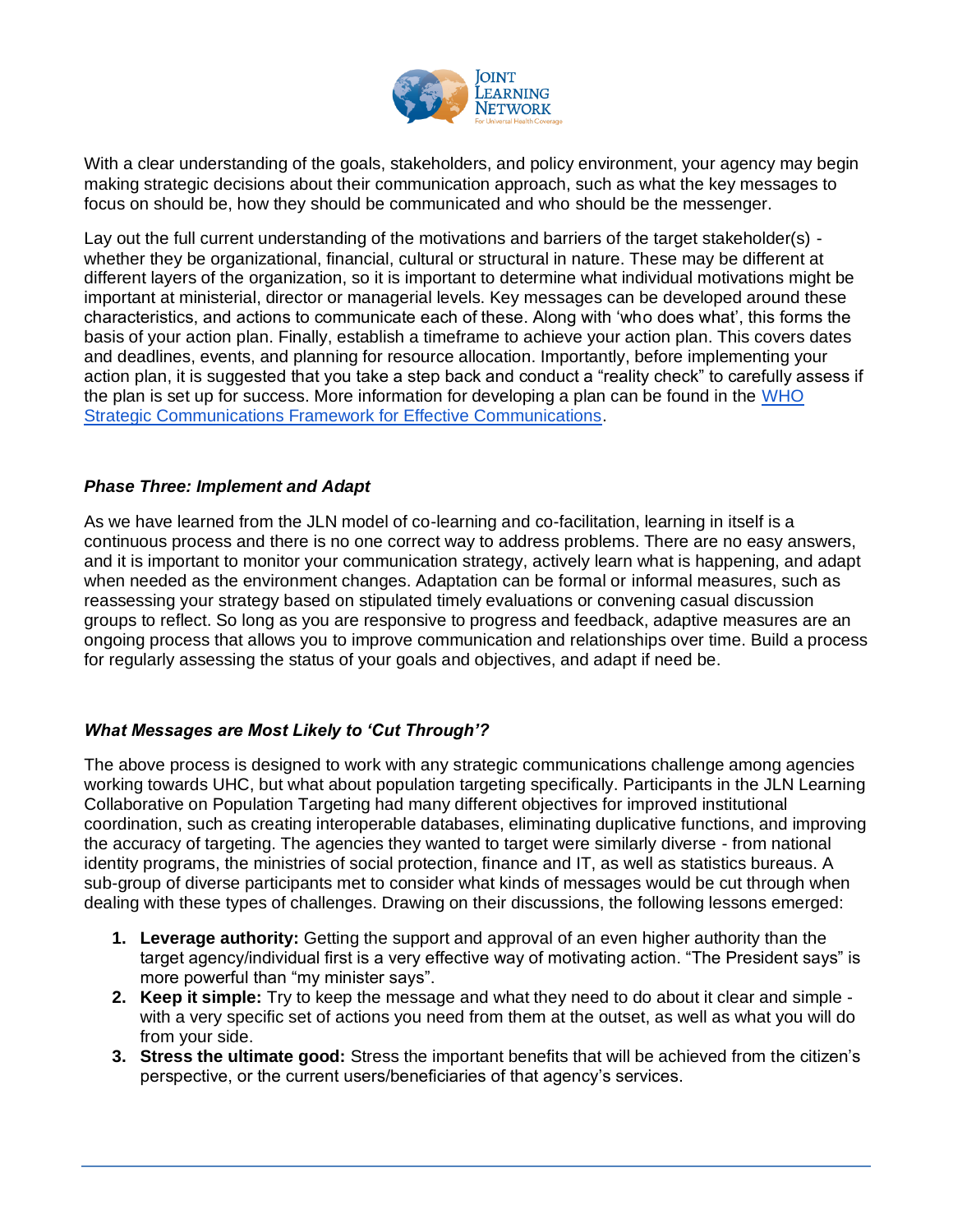

- **4. Cultivate connections:** Having someone on the inside of the target agency who is sympathetic to the need to work together can be essential, both at providing insights early on, and being a supportive voice for your proposals internally.
- **5. Initiate engagement early:** Don't wait until the entire idea has been finalized so that you are presenting the target agency with a fully completed idea. Most agencies like the opportunity to input into an initiative in order to feel ownership of it, so make sure you engage in a way that means they can genuinely input into the project. If they feel you are lecturing at them they are less likely to listen.
- **6. Think people, not just institutions:** Personal motivations of the individuals you want to work with can be just as important as the institution's interests, so think about how your proposals might advance their interests as well as the wider organization's.
- **7. Bring senior officials:** Showing that the issue is important enough for your institution to bring the most senior people is likely to communicate that the target agency should treat it seriously too.
- **8. Make sure you are inviting the right people:** When thinking about why the participants themselves did not respond to offers from other agencies, the chief reason was that the invitation was not extended to the right person - i.e. it was not in their scope to deal with the issue being proposed. Make sure you are targeting the right individuals.
- **9. Learn together:** Training staff together is a good way of building connections and generating debate in an environment where people's minds are likely to be more open to change. If training is needed to upskill staff at an early stage of the project, be sure to extend this opportunity to people in the target agency too.
- **10. Consider small gestures:** Small gestures that show the importance you place on the target agency's involvement, such as offering to pay for any travel or accommodation needed to attend meetings, can have an outsized impact on facilitating cooperation.

## *Suggested exercise*

If your agency needs to affect a change in attitude or behaviour in one or more external ministries to move forward with an institutional coordination initiative for population targeting, we suggest using the template strategic communications planning tool, which was created to accompany the JLN strategic communications guide mentioned above. Go through its three stages and consider how the lessons above on population targeting might be applied to move forward and achieve change. The planning tool template is available for download at the JLN website using this link:

[https://www.jointlearningnetwork.org/resources/strategic-communication-for-universal-health-coverage](https://www.jointlearningnetwork.org/resources/strategic-communication-for-universal-health-coverage-planning-tool/)[planning-tool/](https://www.jointlearningnetwork.org/resources/strategic-communication-for-universal-health-coverage-planning-tool/)